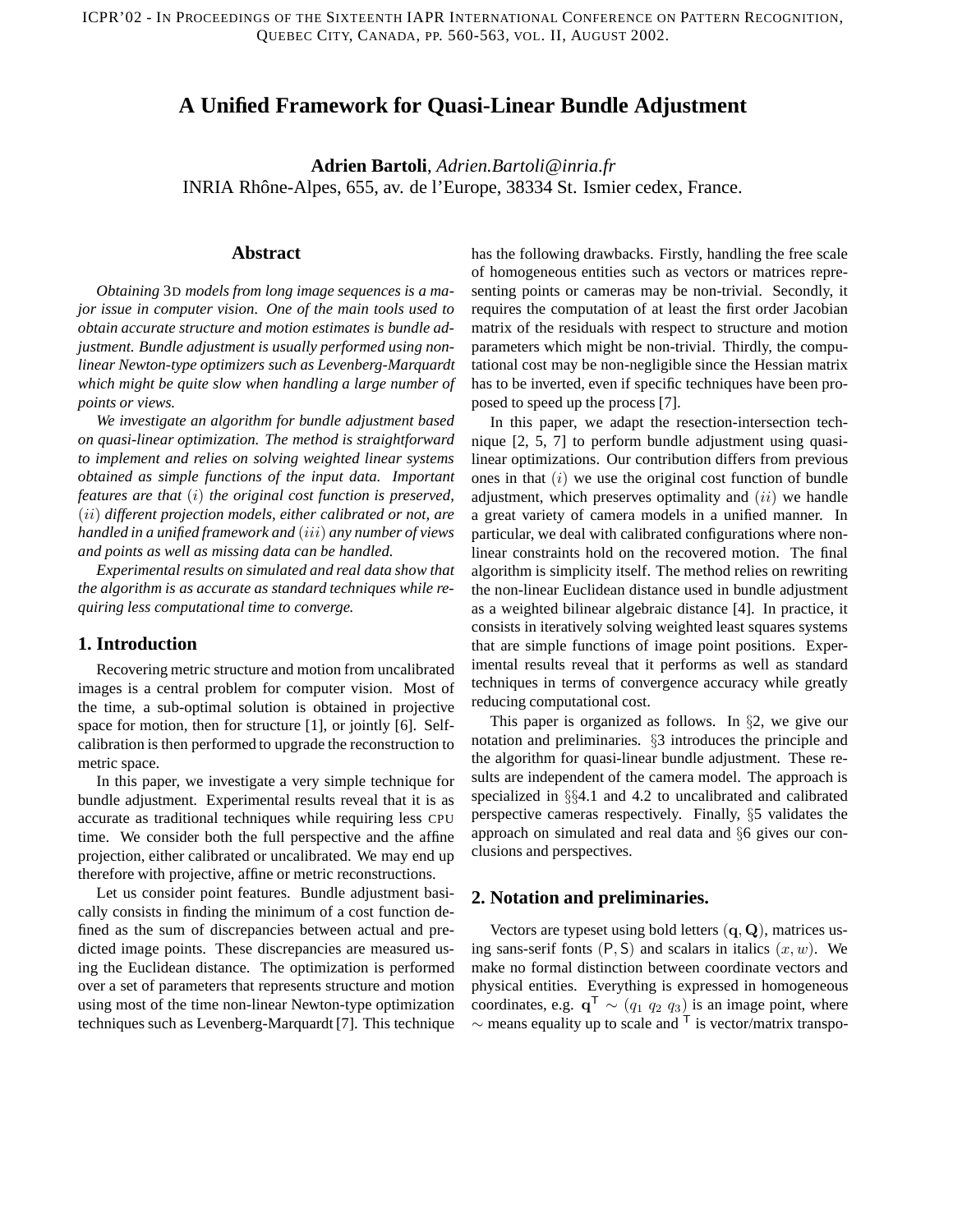sition.

The standard cost function for bundle adjustment is defined by  $C = \sum_i \sum_j d^2(\mathbf{q}_{ij}, \hat{\mathbf{q}}_{ij})$ , where  $d^2$  is the squared Euclidean distance,  $\hat{q}_{ij}$  the reprojection of the *i*-th estimated 3D point in the *j*-th image and  $q_{ij}$  the corresponding image point. We drop the indices  $i$  and  $j$  for clarity. Bundle adjustment can be formulated as  $\min_{P,Q} C$ , where P and Q respectively designate the estimates of the parameters of motion and structure.

**Distances in the image.** The Euclidean distance is employed for bundle adjustment and in many criteria since it is physically meaninful. Most of the time, its non-linearity induces that of the corresponding criterion which therefore can not be used to linearly estimate e.g. structure or motion. On the other hand, consider the squared *algebraic distance*  $d_a$  defined by [4]:

$$
d^{2}(\mathbf{x}, \mathbf{y}) = w_{\mathbf{x}, \mathbf{y}}^{2} d_{a}^{2}(\mathbf{x}, \mathbf{y}) \text{ where } w_{\mathbf{x}, \mathbf{y}} = (x_{3}y_{3})^{-2}. \quad (1)
$$

The non-linearity is hidden in the weight factors  $w_{\mathbf{x},\mathbf{y}}$  which can be thought of as a bias of the algebraic distance with respect to the Euclidean one. A convenient expression may be derived as follows:

$$
d_a^2 = ||\mathbf{S}[\mathbf{x}] \times \mathbf{y}||^2 \text{ and } \mathbf{S} = \begin{pmatrix} -1 & 0 & 0 \\ 0 & 1 & 0 \end{pmatrix}, \tag{2}
$$

where  $\lVert . \rVert^2$  is the  $\mathcal{L}_2$  or squared Frobenius norm for vectors or matrices respectively and  $[.]$ <sub>x</sub> the skew-symmetric 3  $\times$  3matrix associated with the cross product, i.e.  $|v|_x \mathbf{q} = \mathbf{v} \times \mathbf{q}$ . The algebraic distance does not have any physical meaning since it depends upon the relative scale of the homogeneous representation of x and y. Its advantage is that it is bilinear. Since in most estimation problems one of the points compared is known,  $d_a$  becomes linear for the other.

**Quasi-linear optimization.** The relationship (1) between the Euclidean and the algebraic distance is the basis for quasilinear optimization. The principle is to initialize weight factors to unity and compute a biased estimate using the weighted algebraic distance. When such an estimate has been obtained, weight factors can be computed using (1). The process is then iterated until convergence. Typically, 3 or 4 iterations are enough.

## **3. Quasi-Linear Bundle Adjustment**

We derive the bundle adjustment algorithm, which is valid for most camera models. We then detail camera-dependent elements.

Consider the initial bundle adjustment problem which involves optimizing simultaneaously over the motion and structure parameters. It can be split, as indicated in [2, 5, 8] and becomes  $\min_{\mathbf{P}} (\min_{\mathbf{Q}} C)$ . This is strictly equivalent to the initial problem in that the same minima are kept. We split accordingly the optimization process into two distinct steps, for motion on the one hand and for structure on the other hand.

These optimization steps can be alternatively performed to refine structure and motion. This scheme is termed resectionintersection. Each step can then be conducted independently using non-linear optimizers such as Levenberg-Marquardt, as proposed in [8]. The advantages of doing so are numerous:

- it reduces the complexity, since the optimization consists of  $(m - 1)$  independent outer steps<sup>1</sup> over an 11dimentional space and  $n$  independent 3-dimensional inner steps  $(m \text{ is the number of views of } n \text{ is the number})$ of points);
- it performs as well as directly optimizing over all the parameters in terms of convergence accuracy, as reported by [2, 5, 8] and confirmed by our results;
- each of the two alternated optimization steps can be performed quasi-linearly, see the next section.

The algorithm, given below, needs an initialization of either structure or motion whereas standard bundle adjusters require both:

- 1. *initialize weight factors* to unity:  $w_{\mathbf{q},\hat{\mathbf{q}}} = 1$ . These are not necessary for the affine camera model;
- 2. quasi-linearly *solve for structure*;
- 3. quasi-linearly *solve for motion*;
- 4. *iterate* steps 2 and 3 until convergence (see below);

The estimation of weight factors, which corrects the bias of the algebraic distance with respect to the Euclidean one, is done inside steps 2 and 3.

**Convergence.** Convergence is achieved when steps 2 and 3 become idempotent for structure and motion, i.e. when the difference between two consecutive values of the cost function C is lower than a threshold, typically 10e−<sup>8</sup> pixel, or when the residual error begins to increase.

#### **4. Resection-Intersection**

### **4.1. Uncalibrated Pin-Hole Cameras**

We consider uncalibrated full perspective projection to model cameras. This yields projective reconstructions. We derive the equations that lead to structure, then motion, quasilinear estimation. Consider one term  $d^2(\mathbf{q}, \hat{\mathbf{q}})$  of the double sum of the cost function  $C$ . Using the link (1) between the Euclidean and the algebraic distances  $d$  and  $d_a$ , then the expression (2) of the algebraic distance, each of these terms can be written  $d^2(\mathbf{q}, \hat{\mathbf{q}}) = w_{\mathbf{q}}^2$  $\frac{2}{\mathbf{q},\hat{\mathbf{q}}}||\mathsf{S}[\mathbf{q}] \times \hat{\mathbf{q}}||^2$ . Using perspective projection  $\hat{\mathbf{q}} \sim \mathbf{PQ}$  and some minor algebraic manipulations:

$$
d^2(\mathbf{q}, \widehat{\mathbf{q}}) = w_{\mathbf{q}, \widehat{\mathbf{q}}}^2 \left\| \left( \begin{array}{c} \mathbf{p}_2^{\mathsf{T}} \mathbf{Q} - q_2 \mathbf{p}_3^{\mathsf{T}} \mathbf{Q} \\ \mathbf{p}_1^{\mathsf{T}} \mathbf{Q} - q_1 \mathbf{p}_3^{\mathsf{T}} \mathbf{Q} \end{array} \right) \right\|^2, \tag{3}
$$

where  $\mathbf{p}_i^T$  are the rows of  $\overrightarrow{P}$ . Using (1), we obtain the expression for the weight factors as:

$$
w_{\mathbf{q},\hat{\mathbf{q}}} = (\mathbf{p}_3^{\mathsf{T}} \mathbf{Q})^{-2}.
$$
 (4)

<sup>&</sup>lt;sup>1</sup> we do not optimize the first camera parameters to (partially) fix the coordinate frame.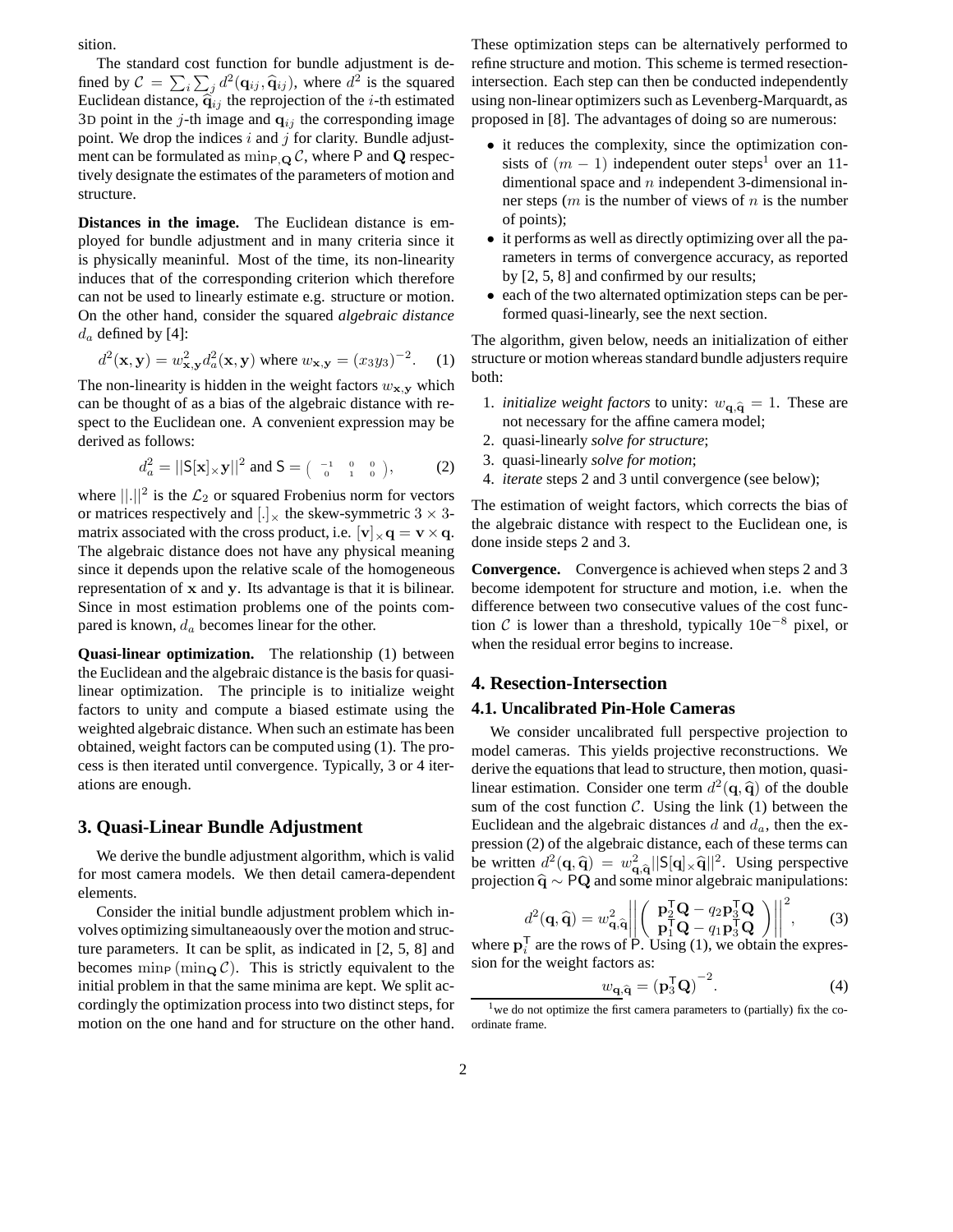**Intersection — Solving for the structure.** Using equation (3), and if weight factors  $w_{q,\hat{q}}$  are assumed to be known, one can recover the structure by solving the linear system  $M^{us}Q = 0$  for each point feature Q considered where:

$$
\left(\mathsf{M}^{\mathrm{us}}\right)_{2m\times 4} = \left(\begin{array}{c} \mathbf{w}_{\mathbf{q}\hat{\mathbf{q}}} \left(\begin{array}{c} \mathbf{p}_2^{\mathrm{T}} - q_2 \mathbf{p}_3^{\mathrm{T}} \\ \mathbf{p}_2^{\mathrm{T}} - q_1 \mathbf{p}_3^{\mathrm{T}} \end{array}\right) \\ \mathbf{p}_1^{\mathrm{T}} - q_1 \mathbf{p}_3^{\mathrm{T}} \end{array}\right). \tag{5}
$$

Each of the  $m$  views where the point  $Q$  is visible provides 2 equations. The solution is the unit singular vector corresponding to the smallest singular value of  $M<sup>us</sup>$  which can be obtain using e.g. SVD. This naturally ensures the free scale of the recovered homogeneous vector since  $||\mathbf{Q}||^2 = 1$ .

The process is then iterated while re-estimating weight factors  $w_{\mathbf{q},\widehat{\mathbf{q}}}$  to reduce the bias of the algebraic distance until convergence, which is assessed as in §3.

**Resection — Solving for the motion.** We use equation (3) to form a linear system  $M^{um}$ p that can be solved using SVD where  $\mathbf{p} \sim (\mathbf{p}_1^T \ \mathbf{p}_2^T \ \mathbf{p}_3^T)$  encapsulates the rows of P and:

.

$$
\left(\mathsf{M}^{\mathrm{um}}\right)_{2n\times 12} \;\; = \;\; \left(\begin{array}{cc} \sigma_4^{\intercal} & \stackrel{\cdot \cdot \cdot \cdot \mathsf{T}}{\mathsf{Q}^{\intercal}} & \scriptstyle -q_2\mathsf{Q}^{\intercal} \\ \sigma_4^{\intercal} & \mathsf{Q}^{\intercal} & \scriptstyle \sigma_4^{\intercal} & \scriptstyle -q_1\mathsf{Q}^{\intercal} \end{array}\right) \;\; \right)
$$

Each of the n points that project onto view P provides 2 equations. The iteration is then conducted while re-estimating the weight factors, as for the structure. The free scale of P is fixed since  $||P||^2 = ||P||^2 = 1$ .

### **4.2. Calibrated Pin-Hole Cameras**

We consider the calibrated full perspective camera model. This leads to metric reconstructions. In this case, resection is termed pose estimation and has been widely studied, see e.g. [3]. When the motion is frozen, solving for the structure can be conducted using the quasi-linear algorithm of §4.1.

Pose estimation from minimal data, i.e.  $n = 3$  points is non-linear by nature since there exist four solutions in this case. However, when an initial guess is known, it can be refined using linear algebra. Difficulties arise because of nonlinear constraints on the orthonormality of the recovered rotation matrix. An algorithm for pose refinement with  $n \geq 3$ points that fits into our quasi-linear framework is described in the next section.

**Quasi-linear pose estimation.** Let P  $\sim$  K(R t) be the projection matrix where K is a  $3 \times 3$  matrix containing the known intrinsic parameters, R a  $3 \times 3$  rotation matrix and t a 3vector. The unknowns are therefore R and t. Under the assumption of zero skew and unity aspect ratiowhich are valid for most modern cameras, distances measured onto the image plane are equal to distances measured onto the retina up to a scale factor as  $d^2(\mathbf{q}, \hat{\mathbf{q}}) = f^2 d^2(\mathbf{x}, \hat{\mathbf{x}})$  where  $\mathbf{x} = \mathsf{K}^{-1} \hat{\mathbf{q}}$  and  $\hat{\mathbf{x}}^{-1} = \mathsf{K}^{-1}\hat{\mathbf{q}}$  are retinal points and f is the focal length (in number of pixels).

**Linearly update the motion.** Each term  $d^2(\mathbf{q}, \hat{\mathbf{q}})$  of the double sum of the cost function  $\mathcal C$  can be expanded as in the uncalibrated case, but using retinal points. This gives  $d^2(\mathbf{q}, \hat{\mathbf{q}}) = f^2 w_{\mathbf{x}, \hat{\mathbf{x}}}^2 ||\mathbf{S}[\mathbf{x}] \times \hat{\mathbf{x}}||^2$ . Using then perspective pro- $\alpha$  (**q**, **q**) = *j*  $\alpha$ <sub>x, $\hat{x}$ ||⊃[A]×A|| : csing then perspective pro-<br>jection  $\hat{x}$  ∼ (R t)Q of the point  $Q^T$  ∼ ( $\overline{Q}^T$   $\alpha$ ) on the retina,</sub> we obtain  $d^2(\mathbf{q}, \hat{\mathbf{q}}) = f^2 w_{\mathbf{x}}^2$  $\frac{2}{\mathbf{x}, \hat{\mathbf{x}}} ||\mathbf{S}[\mathbf{x}] \times (\mathbf{R}\bar{\mathbf{Q}} + \alpha \mathbf{t})||^2$ . If we approximate the rotation between two iterations of the algorithm by a first order taylor expansion,  $(I + [w]_{\times})$ , we obtain after some minor algebraic manipulations  $d^2(\mathbf{q}, \hat{\mathbf{q}}) =$  $f^2w_{\mathbf{x}}^2$   $||\mathsf{S}[\mathbf{x}] \times \mathsf{R}\bar{\mathbf{Q}} - \mathsf{S}[\mathbf{x}] \times [\bar{\mathbf{Q}}] \times \mathbf{w} + \alpha \mathsf{S}[\mathbf{x}] \times \mathbf{t}||^2 + \mathcal{O}$ , where  $\mathcal{O}$  contains higher order terms. By neglecting  $\mathcal{O}$ , we can estimate the first order pose update  $\mathbf{m}^{\mathsf{T}} = (\mathbf{w}^{\mathsf{T}} \mathbf{t}^{\mathsf{T}})$  by solving the linear system  $M^{cm}$ **m** =  $d^{cm}$ , where:

$$
\begin{array}{rcl}\n\left(\mathsf{M}^{\mathrm{cm}}\right)_{2n\times 6} & = & \left(\begin{array}{cc} f^{2}w_{\mathbf{x},\widehat{\mathbf{x}}}^{2} \left( \begin{array}{cc} \mathsf{S}[\mathbf{x}]_{\times}\mathsf{R}[\widehat{\mathbf{Q}}]_{\times} & -\alpha\mathsf{S}[\mathbf{x}]_{\times} \end{array} \right) \\ \cdots \end{array}\right) \\
\left(\mathbf{d}^{\mathrm{cm}}\right)_{2n} & = & \left(\begin{array}{cc} f^{2}w_{\mathbf{x},\widehat{\mathbf{x}}}^{2} \left( \mathsf{S}[\mathbf{x}]_{\times}\mathsf{R}\widehat{\mathbf{Q}} \right) \end{array}\right).\n\end{array}
$$

 $\mathbf{Algorithm.}$  The algorithm for quasi-linear pose estimation combines first order updates of pose and re-estimation of calibrated weight factors  $w_{\mathbf{x}, \hat{\mathbf{x}}} = \frac{1}{f} w_{\mathbf{q}, \hat{\mathbf{q}}}$ :

- 1. *solve for pose update* using  $M^{cm}$ **m** =  $d^{cm}$ ;
- 2. *update rotation*:  $R \leftarrow RR_w$ , where  $R_w$  gives the rotation corresponding to  $\mathbf{w}^T = (w_1 \ w_2 \ w_3)$  using e.g. Euler angles;
- 3. re-estimate *calibrated* weight *factors*  $w_{\mathbf{x},\hat{\mathbf{x}}}$  using (4);
- 4. *iterate* steps 1-3 until convergence, see §3.

## **5. Experimental Results**

In the following two sections, we compare previously described algorithms to existing ones. We use simulated data to compare them in the most general case, i.e. projective. We then consider real images and both projective and metric spaces. More detailled results, in particular on pose estimation and for the affine camera will be made available in a longer version of the paper. We compare the following algorithms. LIN is structure and motion initialization [1], QLIN is the proposed quasi-linear method and LM relies on the Levenberg-Marquardt non-linear optimizer. Note that our implementation uses analytical differentiation and a sparse inverser for the Hessian matrix, see [7]. We also compared a full Hessian inversion-based implementation that we denote as LM-full.

The threshold for convergence (see  $\S$ 3) is the same for QLIN and LM and is equal to  $10e^{-8}$ . Image point coordinates are standardized such that they lie in  $[-1 \dots 1]^2$ .

#### **5.1. Simulated Data**

The simulated scene consists of 3D point features chosen at random inside a cube of 2 meters side length. We simulate two camera configurations. The first one is stable and the second one contains nearly unreconstructable points. We measure the reprojection error to assess the convergence accuracy